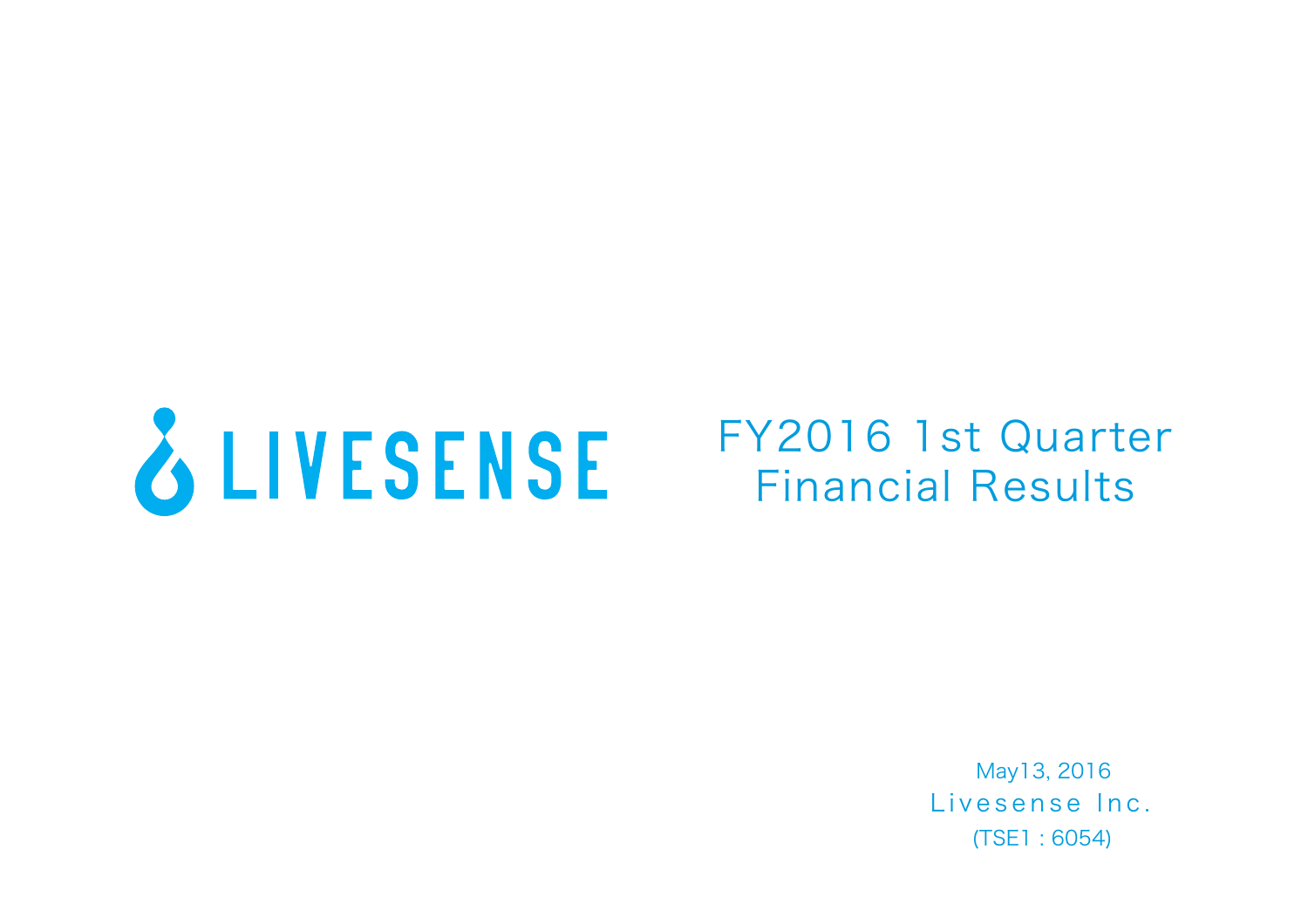



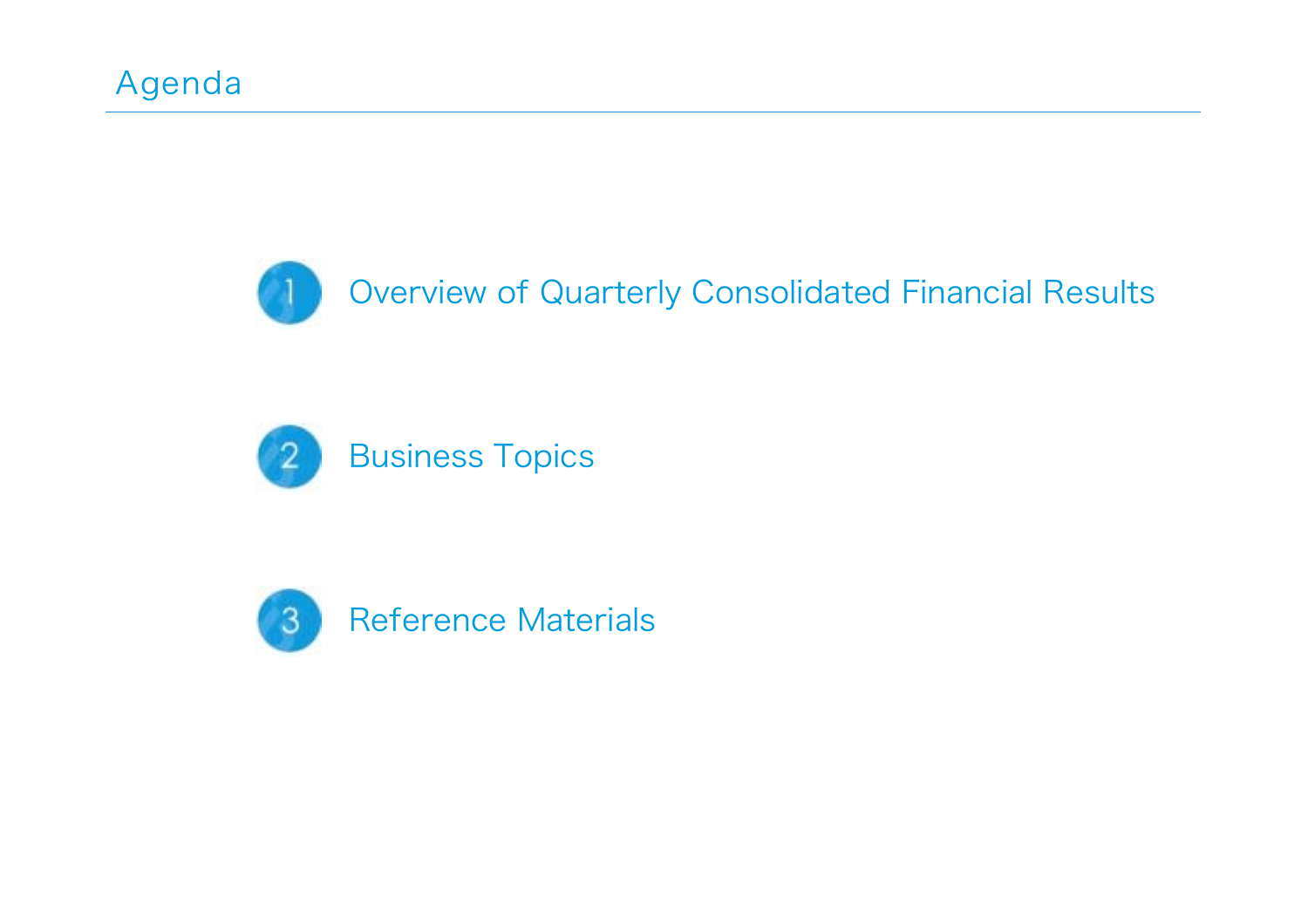## 1-1 Executive Summary

Companywide, both income and profits were up. Streamlining of advertising costs contributed to profits, along with growth of the HR Information Media Business.

- Net sales : ¥1,284 million (up 24.2% YoY)
- Operating income : ¥154 million (- YoY)

#### **HR Information Media Business revenue was up 11.3% YoY.** "Tenshoku Kaigi" sales increased substantially .

• Tenshoku Kaigi : Expansion of monetization channels was steady, including ongoing collaboration with recruitment agencies by career change discussion site "Tenshoku Kaigi". Sales were up 125.3% YoY

#### Advertising costs were significantly streamlined utilizing the knowledge and expertise gained last year .

- Advertising costs : ¥205 million (down 51.6% YoY)
- Personnel expenses : ¥508 million (up 35.9% YoY)

At this time there are no changes to the full-year consolidated results forecast. In the fiscal year ending Dec 31, 2016, efforts will be made to increase productivity in the first half, and business investments are planned in the second half designed to expand the main services.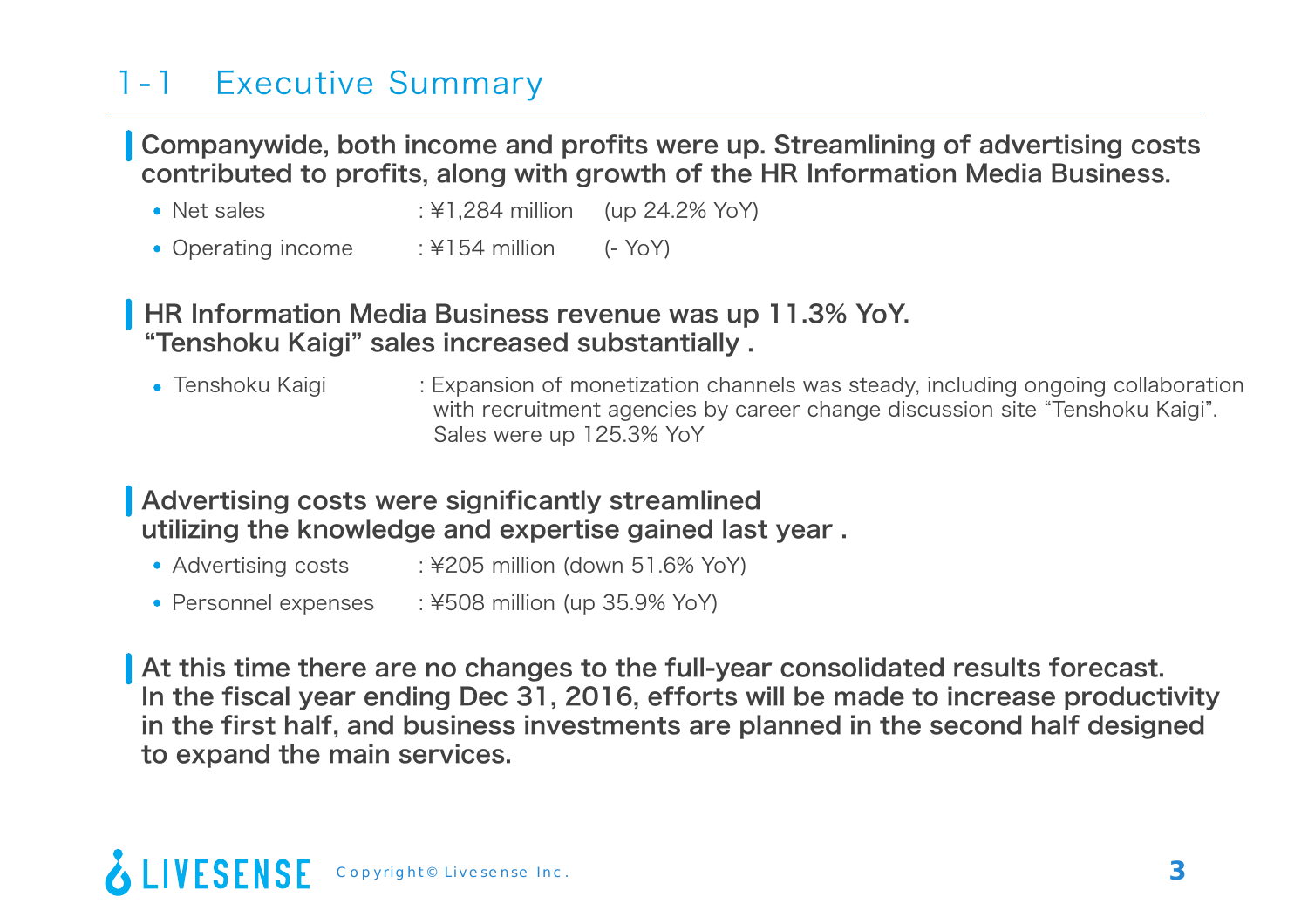### 1-2 FY2016 1Q Financial Results Overview

Net sales increased 24.2% YoY, and operating income increased substantially.

(Unit : Millions of JPY)

|                          | 1Q/15  | <b>1Q/16</b> | YoY        |
|--------------------------|--------|--------------|------------|
| <b>Sales</b>             | 1,034  | 1,284        | $+24.2%$   |
| <b>Sales Cost</b>        | 74     | 132          | $+76.7%$   |
|                          | 7.2%   | 10.3%        | $+3.1$ pt  |
| <b>Gross Margin</b>      | 959    | 1,151        | $+20.1%$   |
|                          | 92.7%  | 89.6%        | $-3.1$ pt  |
| <b>SG&amp;A Expenses</b> | 1,062  | 997          | $-6.1%$    |
|                          | 102.7% | 77.6%        | $-25.1$ pt |
| <b>Operating Income</b>  | $-103$ | 154          |            |
|                          |        | 12.0%        |            |
| <b>Ordinary Income</b>   | $-105$ | 156          |            |
|                          |        | 12.1%        |            |
| <b>Net Pretax Profit</b> | $-105$ | 156          |            |
|                          |        | 12.1%        |            |
| Net profit               | $-72$  | 97           |            |
|                          |        | 7.6%         |            |

SG&A : Personnel expenses, etc. +¥134 million<br>Advertising expenses + 4219 million Advertising expenses

**LIVESENSE** 

Copyright© Livesense Inc. **4**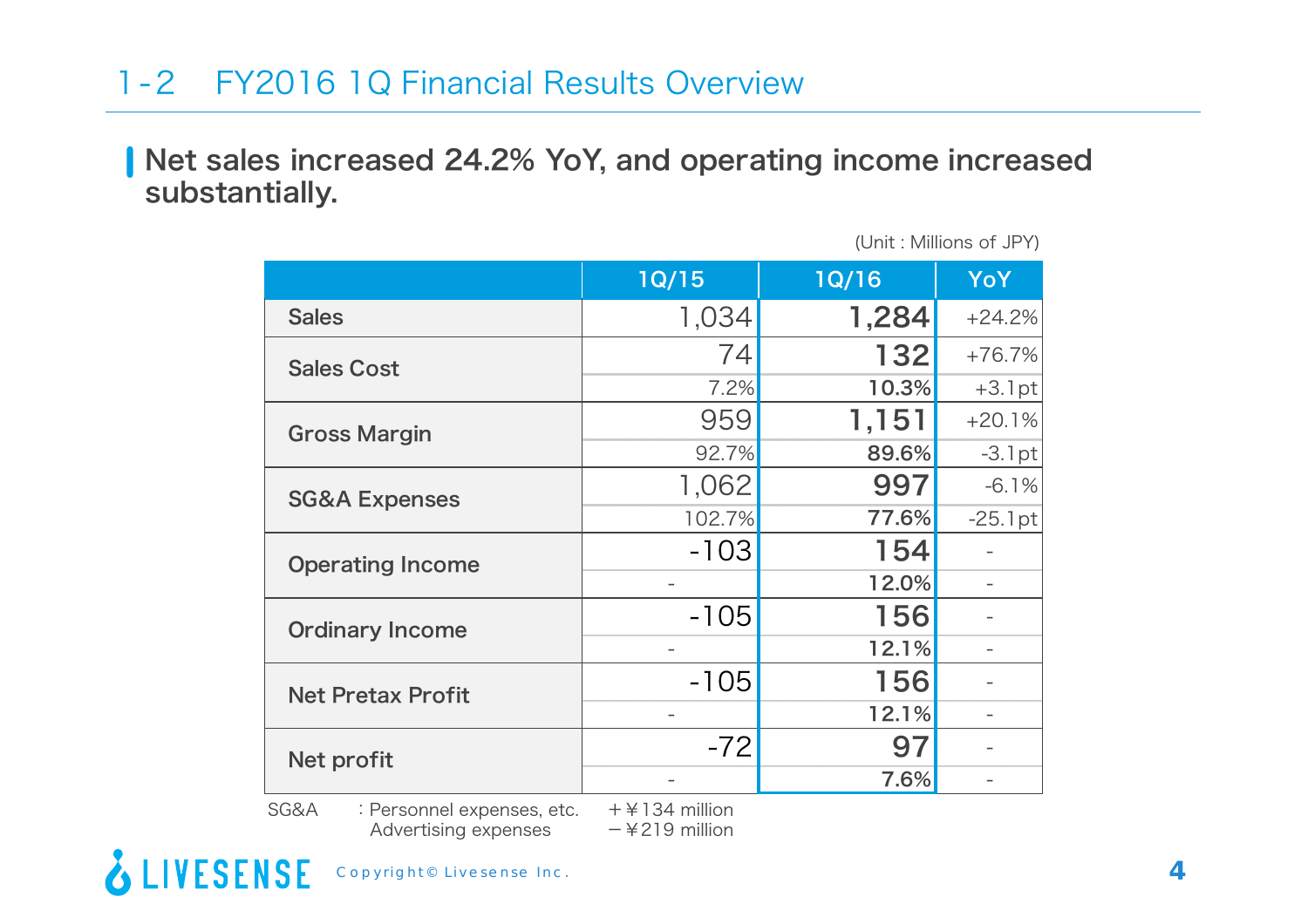| Jobsense                   | Successfully streamlined advertising costs utilizing the knowledge and expertise<br>gained last year<br>Expanded use of telephone application function for improving job applicant<br>employment rate<br>Expansion/sales of optional services to corporate customers going favorably                                                              |  |
|----------------------------|---------------------------------------------------------------------------------------------------------------------------------------------------------------------------------------------------------------------------------------------------------------------------------------------------------------------------------------------------|--|
| Jobsense Link              | Productivity of "telephone supporter" for job applicants improved<br>Improvements to site/e-mail magazine for increasing application rate of job<br>applicants                                                                                                                                                                                    |  |
| Tenshoku Kaigi             | Steady performance of main monetization points (collaboration with recruitment<br>agencies, etc.)<br>Partial contribution to profits by new monetization channel                                                                                                                                                                                  |  |
| door chintai               | Improved website traffic owing primarily to enrich user interface of this website<br>Improved user application rate for property information thanks to strengthen<br>smartphone site                                                                                                                                                              |  |
| Other<br><b>Businesses</b> | <b>IESHIL</b><br>: IESHIL adviser service launched, website functions expanded<br>Shukatsu Kaigi: Number of members surpassed 80,000, entry sheet and<br>screening experience note postings enhanced<br>: Strong sales and profits owing to category specialization<br>imitsu<br>: Improved e-mail magazine and enriched various products<br>waja |  |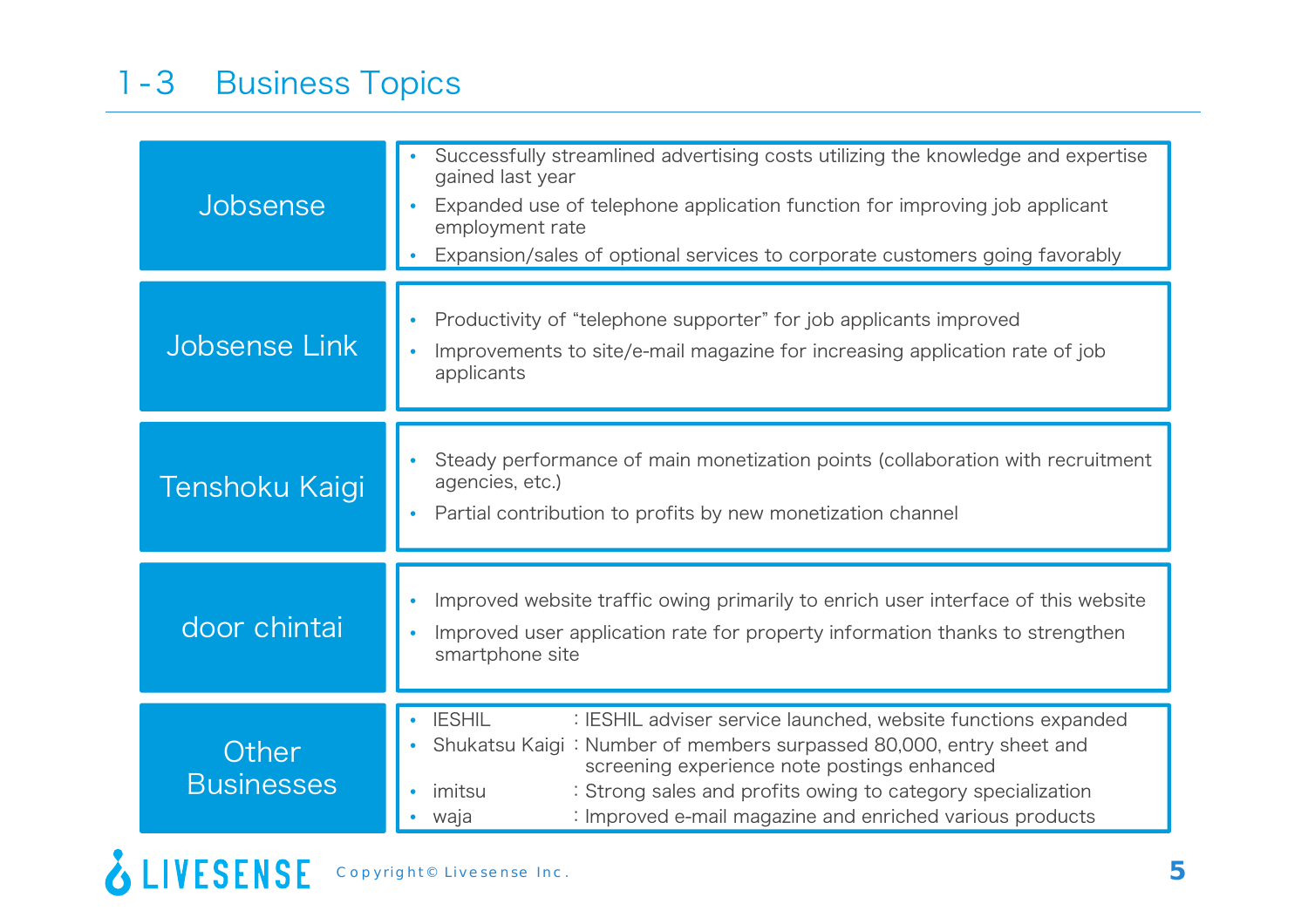#### 1-4Net Sales

### Growth of Tenshoku Kaigi and making waja subsidiary contributed to 24.2% increase in sales YoY.



& LIVESENSE Copyright© Livesense Inc. **6**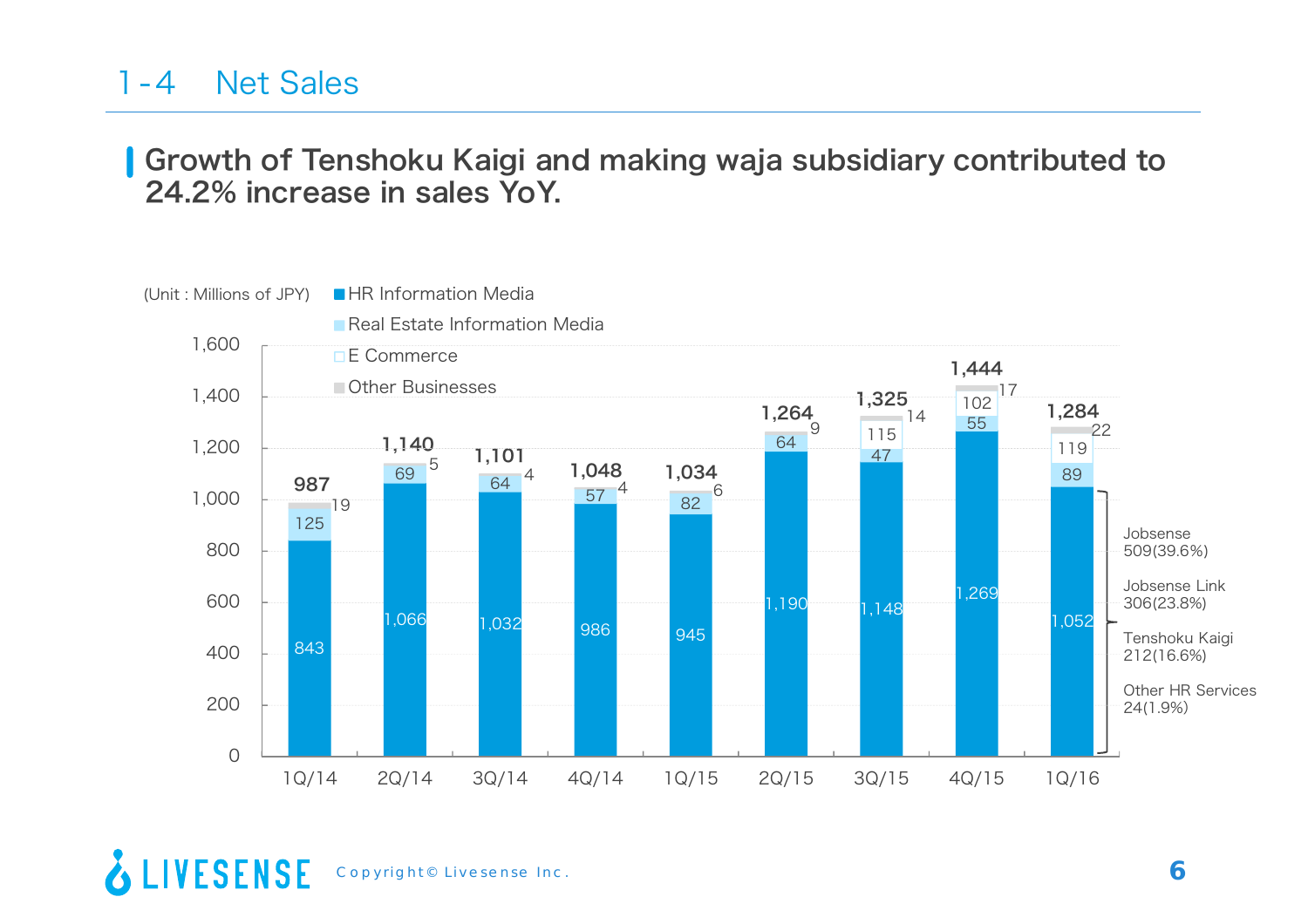### 1-5 Sales Breakdown - HR Information Media Business

### Sales down 6.4% YoY due in part to streamlining of Jobsense advertising costs.

Jobsense Link sales up 15.9% YoY, and Tenshoku Kaigi sales up 125.3%.



LIVESENSE Copyright© Livesense Inc. **7**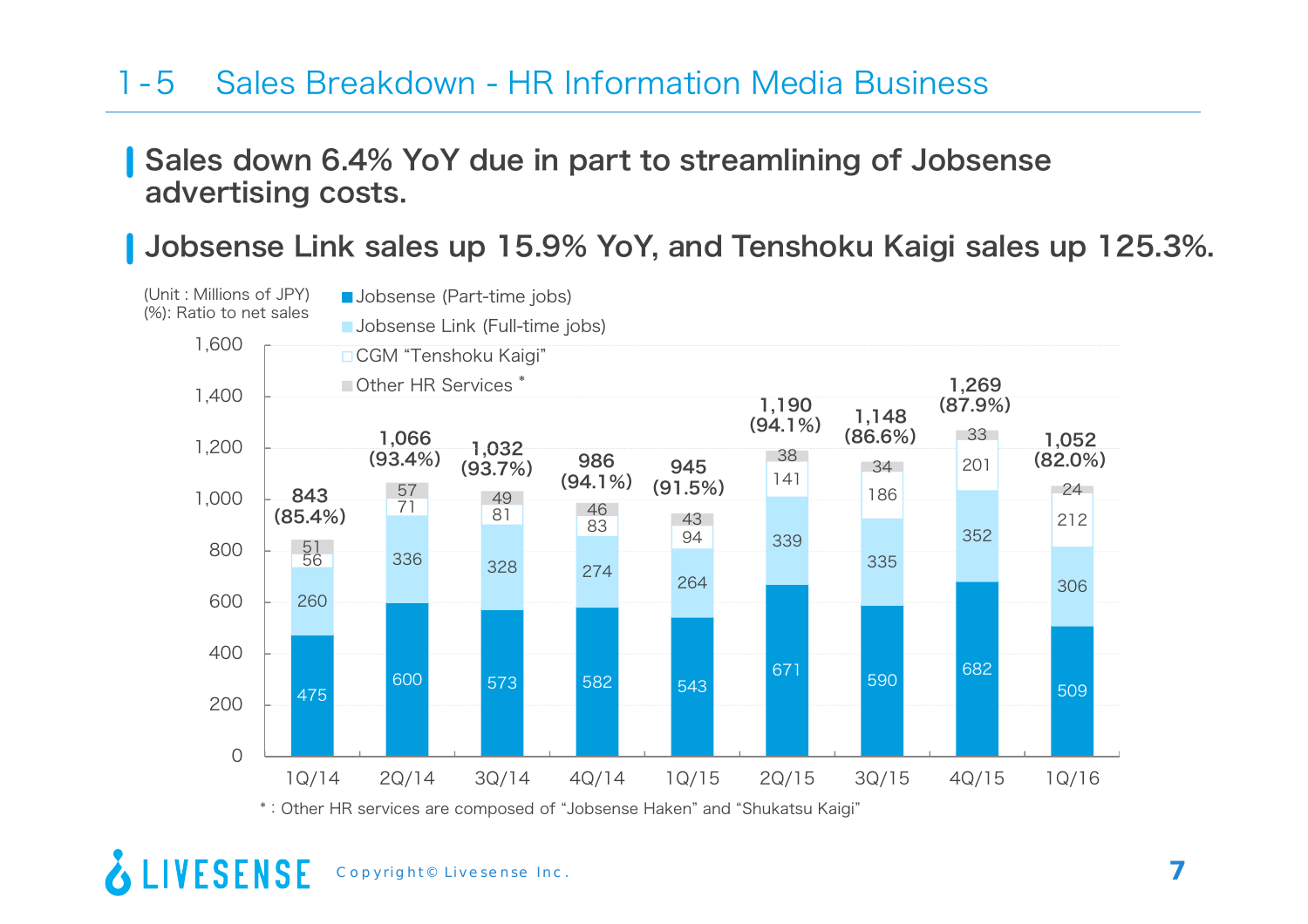### 1-6 Sales Breakdown - Real Estate Information Media Business

Sales up 9.2% YoY owing in part to improved website traffic.



& LIVESENSE Copyright© Livesense Inc. **8**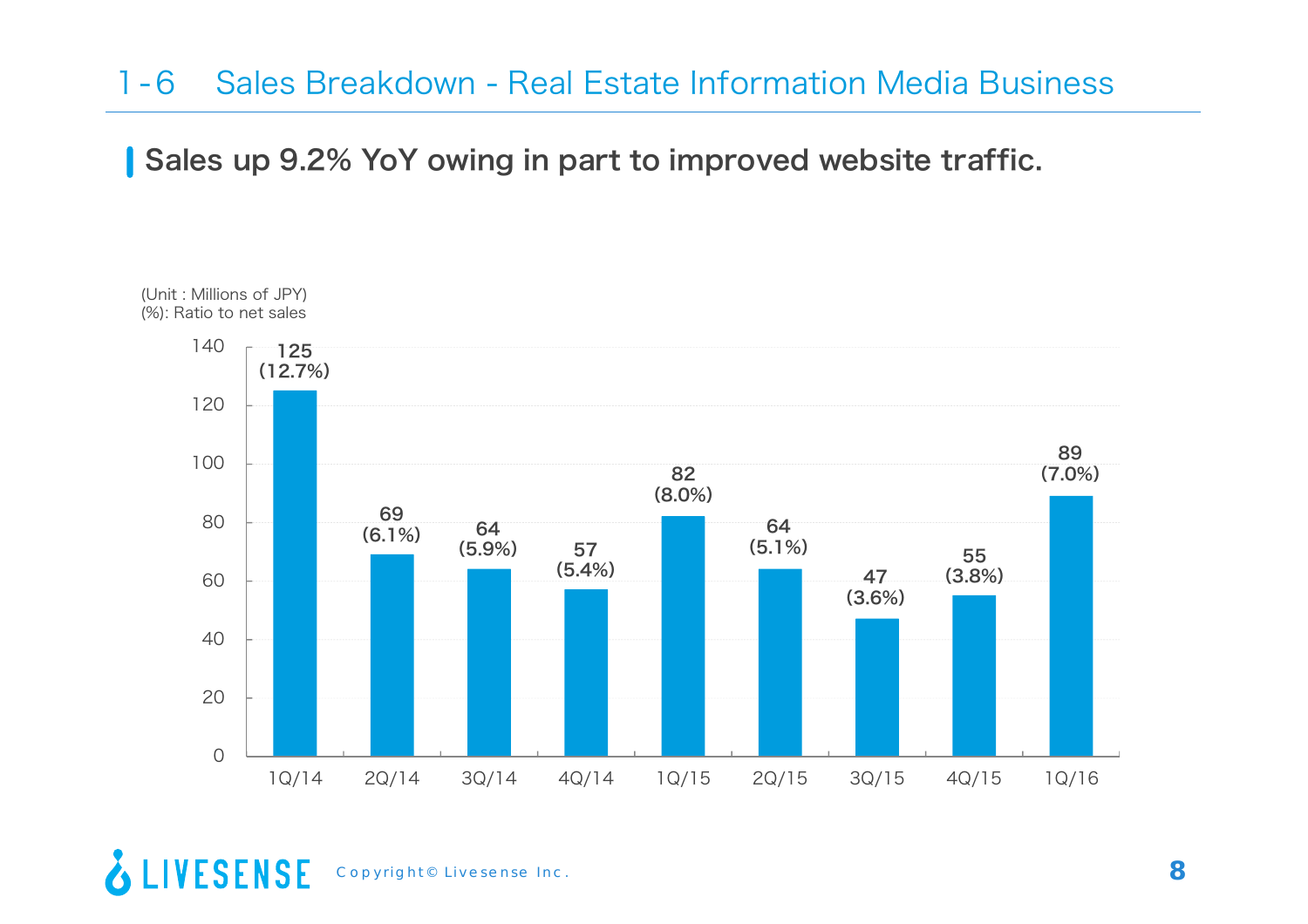#### 1-7Sales Costs

### Cost rate increase slightly YoY owing to consolidating P/L of "waja".

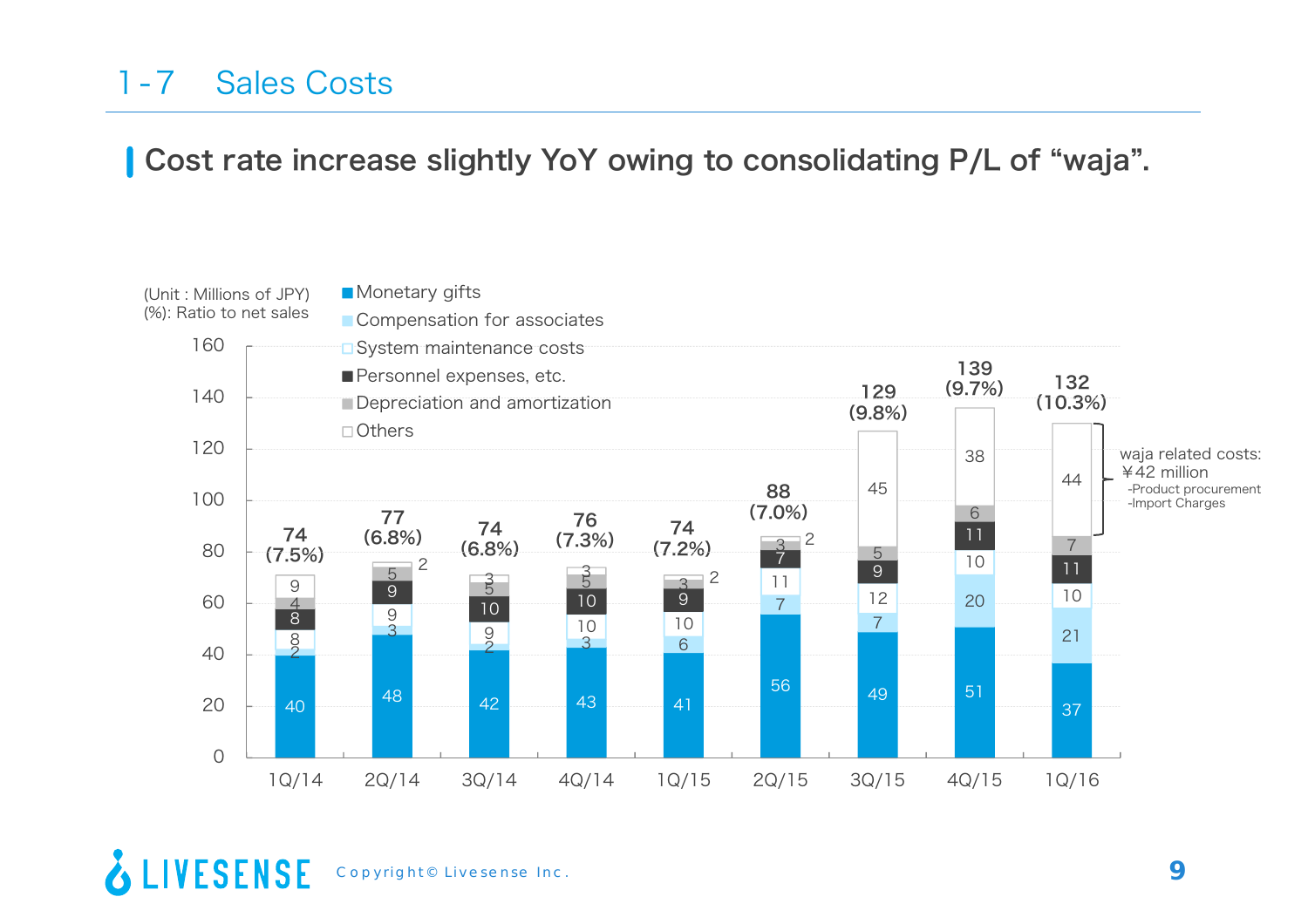### 1-8 SG&A Expenses

#### SG&A expenses down 6.1% YoY thanks to streamlining of advertising costs, despite increase in personnel expenses.

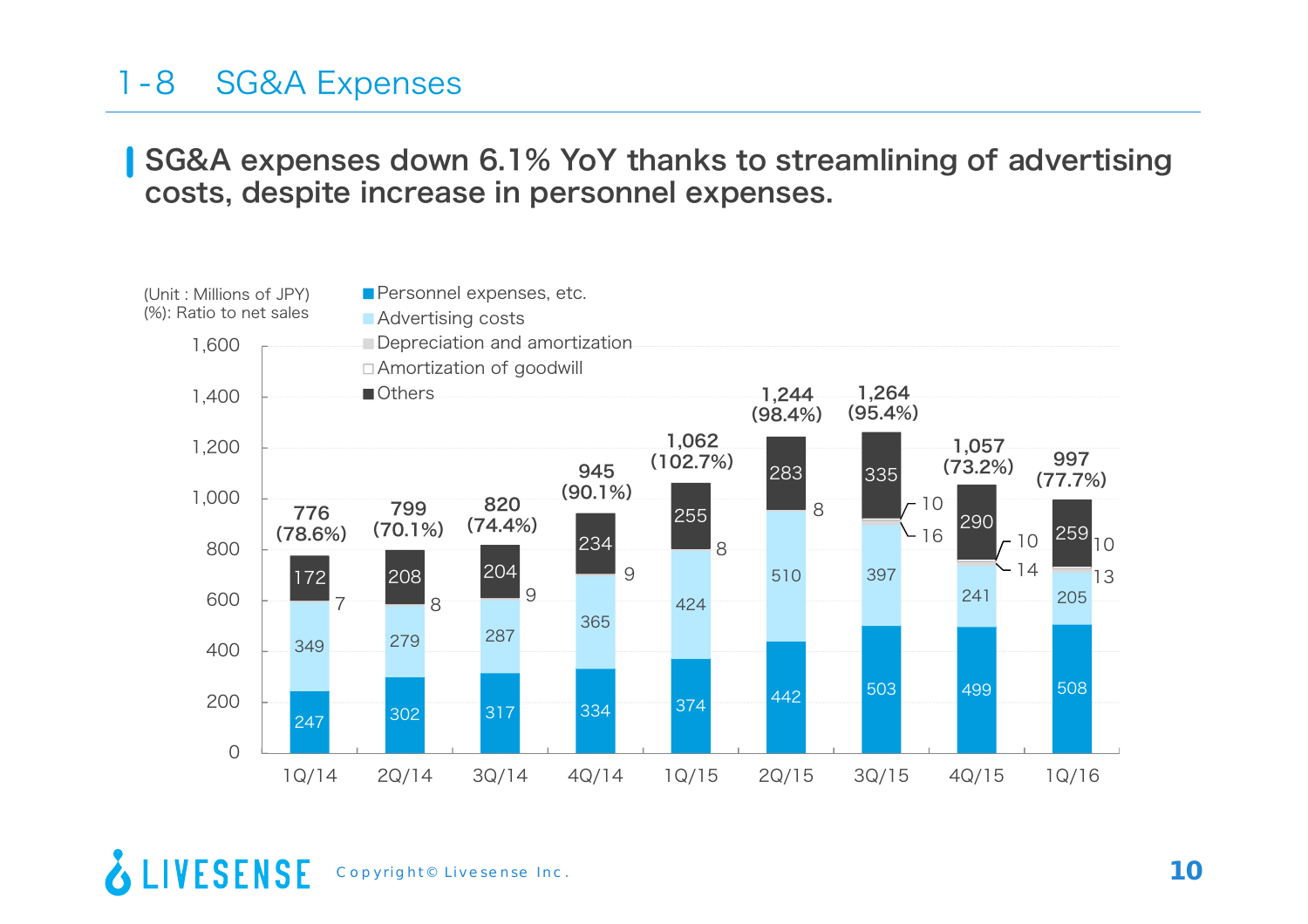## 1-9 Employees

Promotion of use of local regular employees for customer support (Miyazaki) and adjustment of personnel distribution.



<sup>(</sup>As of March 31, 2016)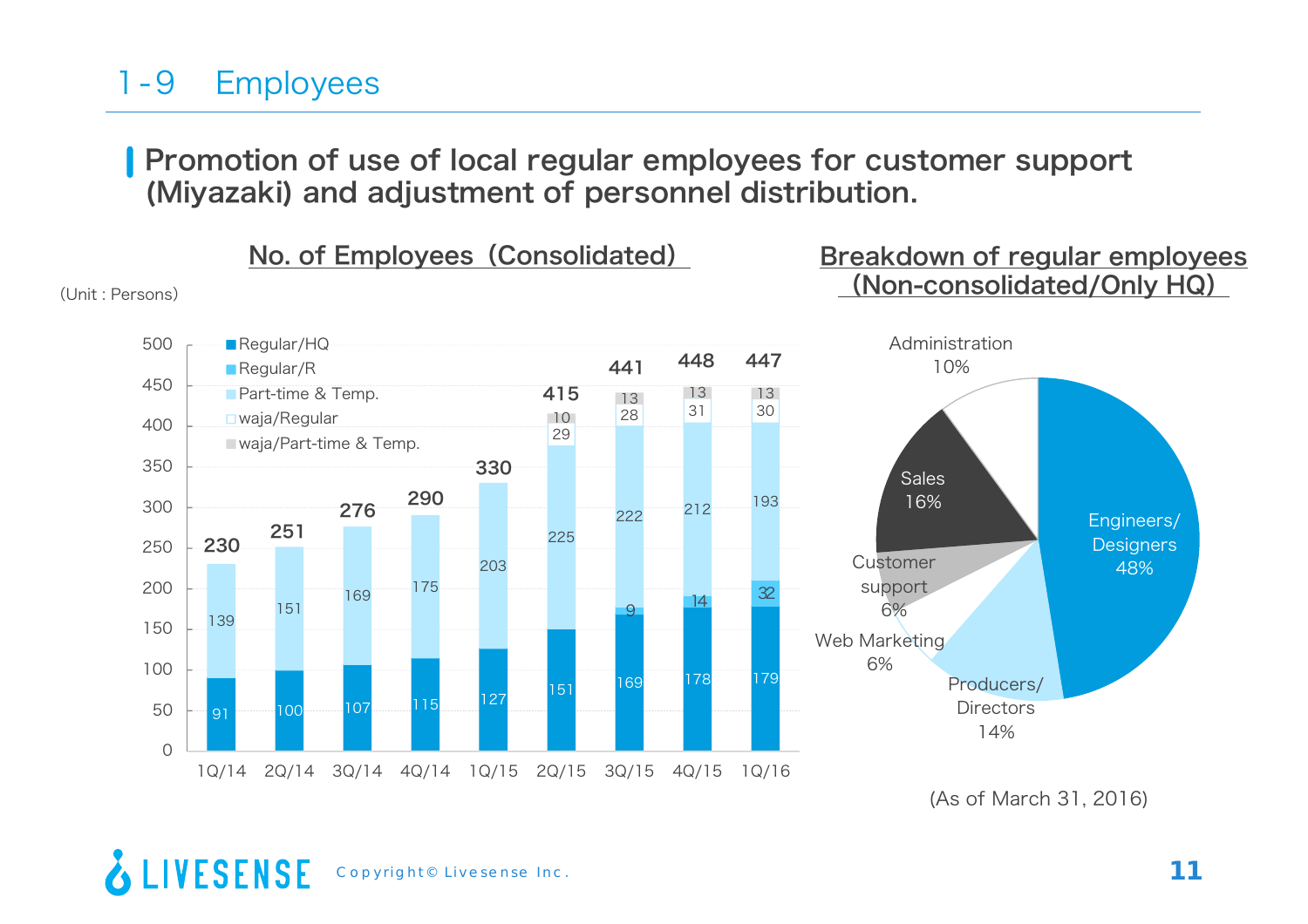### 1-10 Operating Income

Sales down QoQ due in part to seasonality, but substantially up YoY.



& LIVESENSE Copyright<sup>©</sup> Livesense Inc.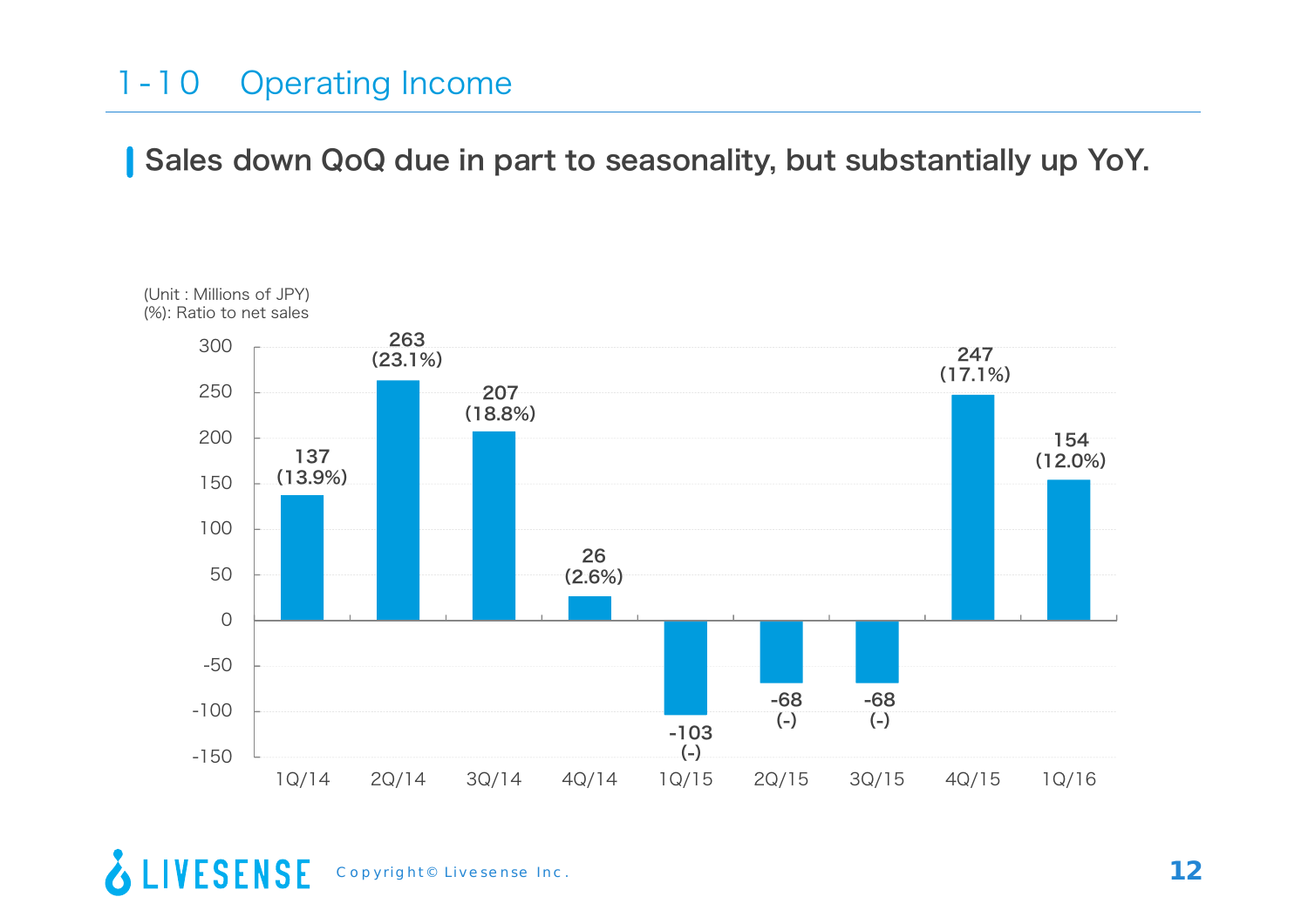#### 1-11Operating Income (Segment)

### Substantial increase in profit YoY, especially in the HR Information Media Business, owing in part to streamlining of advertising costs.

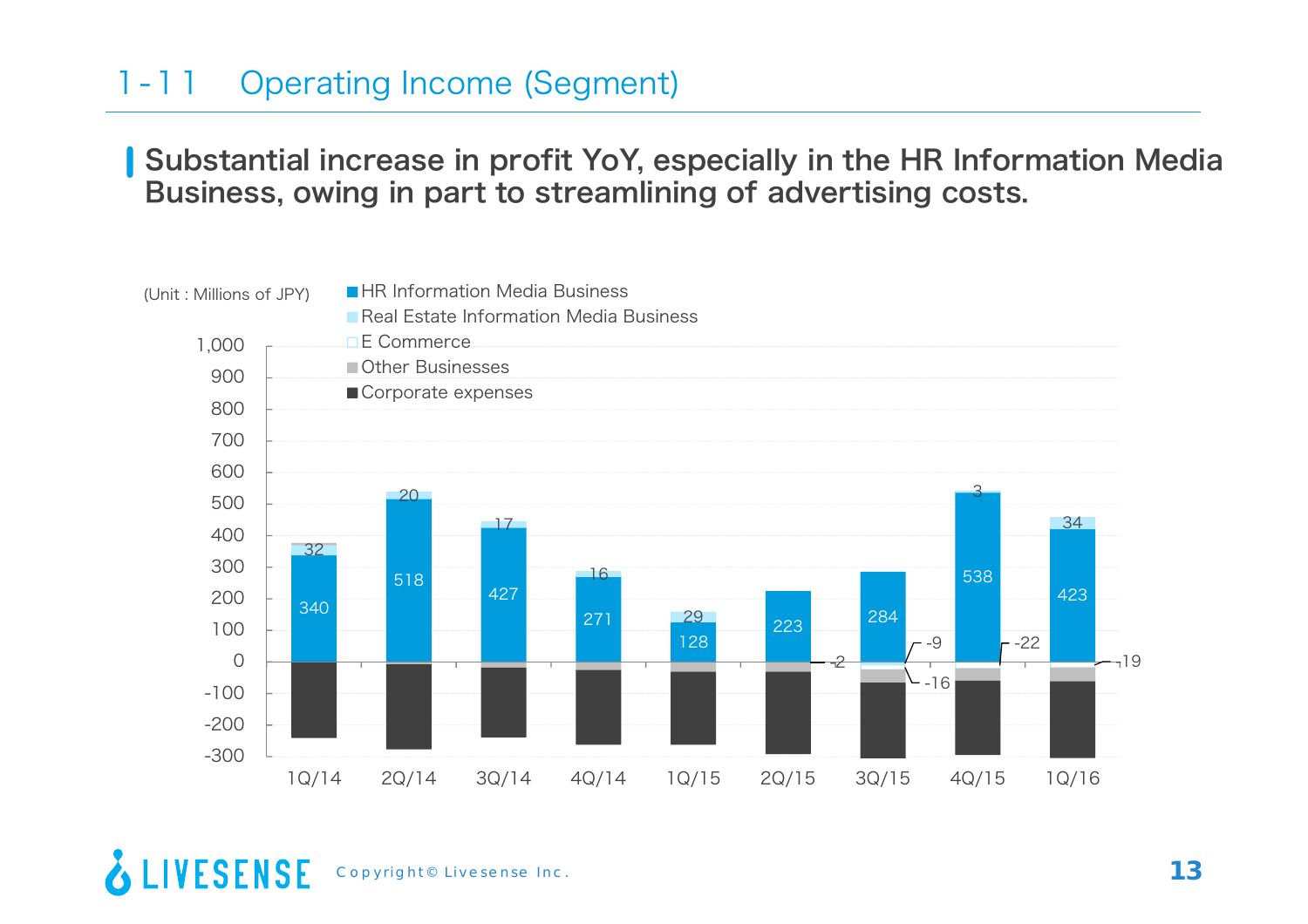### 1-12 Operating Income (YoY Comparison)

Increased sales in the HR Information Media Business and streamlining of advertising costs contributed to substantial increase in profits.



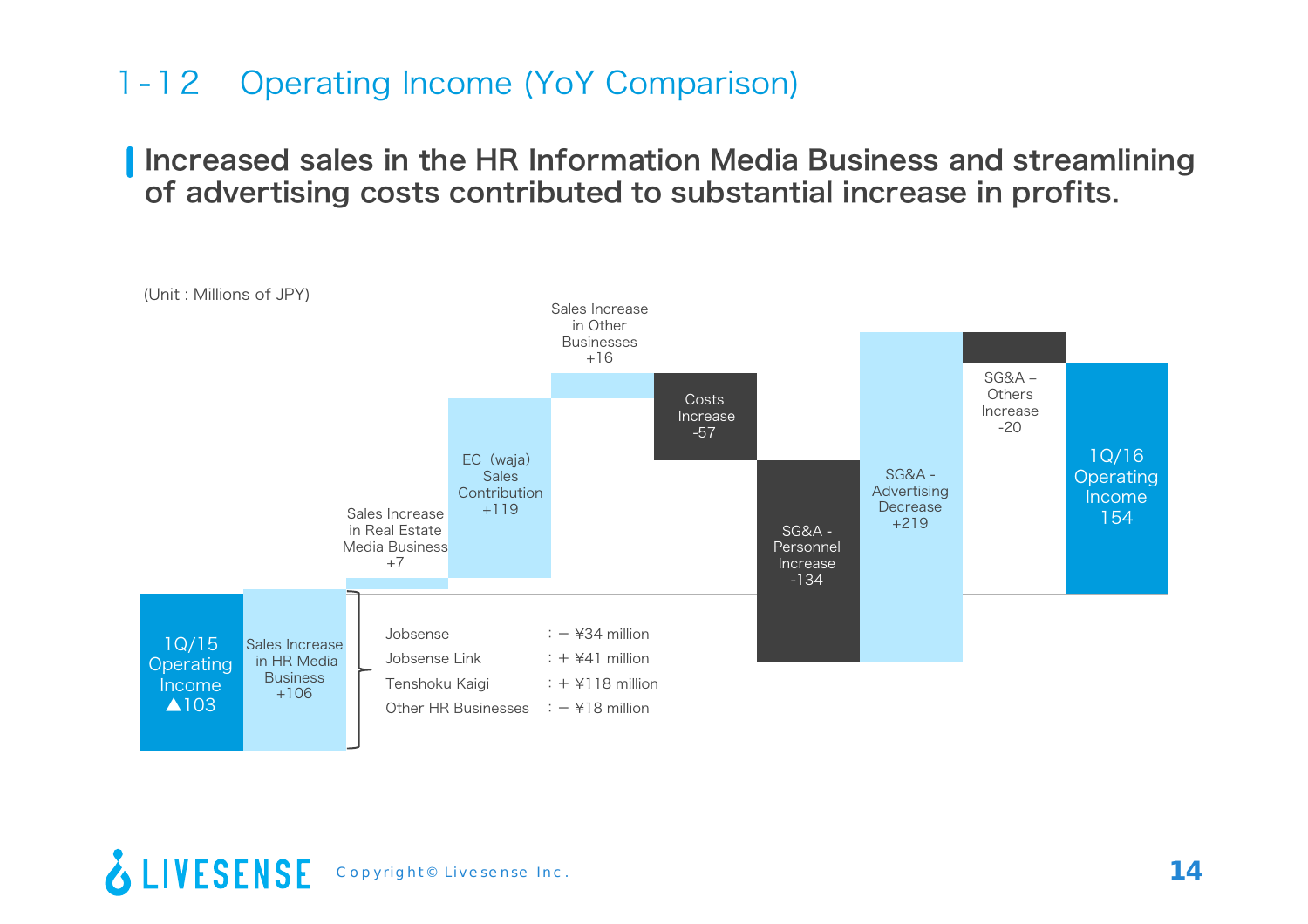### 1-13 Financial Forecasts for FY2016

No change to earnings forecast ٌfor fiscal year ending Dec 31, 2016.

Growth investment in the second half is under review in light of first half results and KPIs.

\*Announced on Feb 12, 2016

|                         | <b>FY2015</b><br>(Results) | <b>FY2016</b><br>(Forecasts) |            | <b>YoY</b>                     |                           |
|-------------------------|----------------------------|------------------------------|------------|--------------------------------|---------------------------|
| <b>Sales</b>            | 5,069                      | $5,500 -$                    | 5,800      |                                | $+8.5\%$ $\sim$ $+14.4\%$ |
| <b>Operating Income</b> |                            | $100 -$                      | <b>150</b> | $+1189.6\%$ $\sim$ $+1834.4\%$ |                           |
|                         | 0.1%                       |                              |            |                                |                           |
| <b>Ordinary Income</b>  | 19                         | $115 -$                      | 165        | $+500.2\%$ ~                   | +761.2%                   |
|                         | 0.4%                       |                              |            |                                |                           |
| Net profit              | 10                         | $60 -$                       | 95         | $+452.5\%$ $\sim$ $+774.8\%$   |                           |
|                         | 0.2%                       | $\equiv$                     |            |                                |                           |
| EPS (JPY)               | 0.39                       | $2.14 -$                     | 3.38       | $+448.7\%$ ~                   | +766.7%                   |

(Unit : Millions of JPY)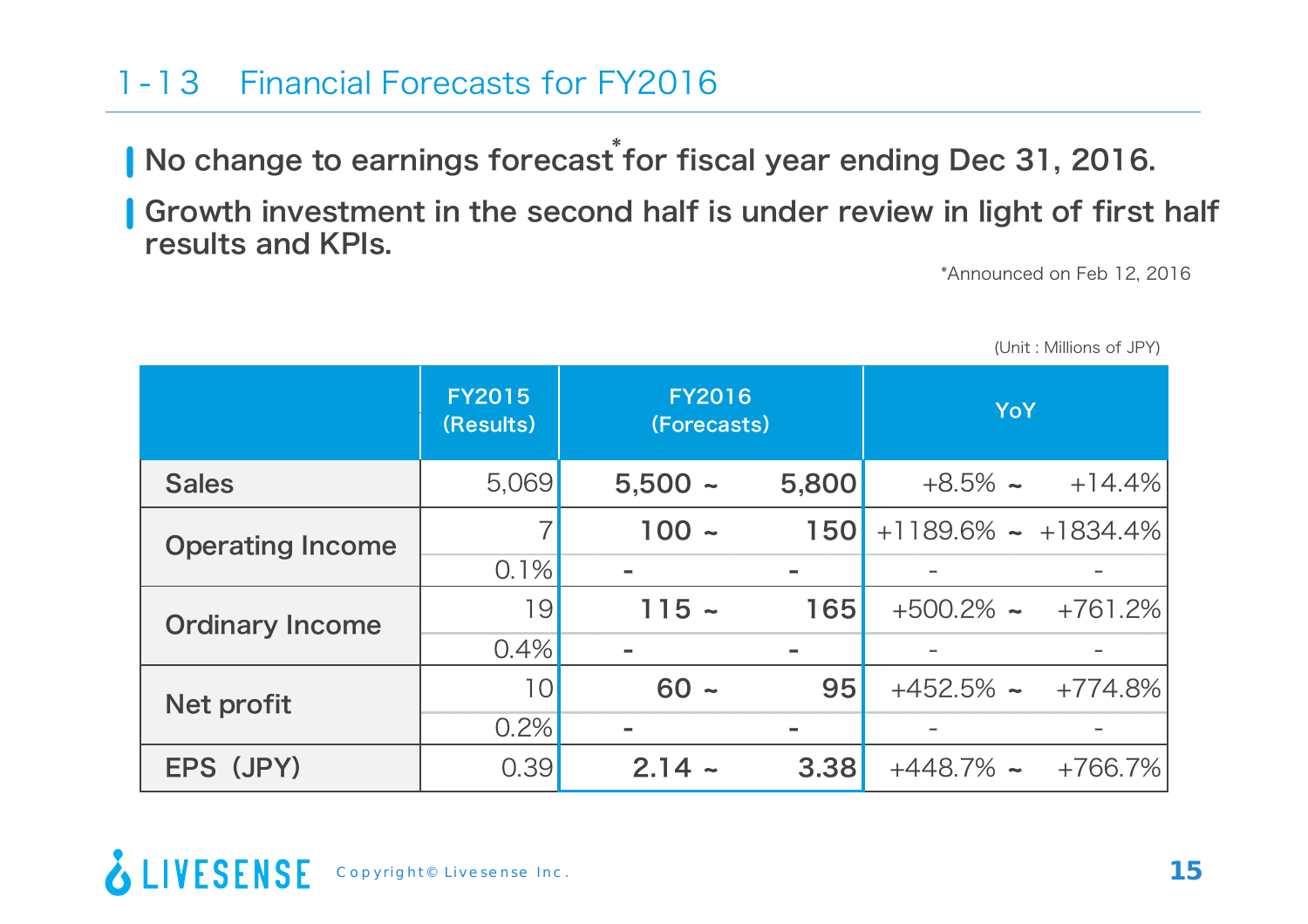### 1-14 Business Approach for FY2016

| Jobsense                   | Polishing of proprietary system, including affiliate marketing model and gift<br>money<br>Strengthening of relationships with corporate customers<br>(improvement/optimization of sales strategy)                                                            |  |  |
|----------------------------|--------------------------------------------------------------------------------------------------------------------------------------------------------------------------------------------------------------------------------------------------------------|--|--|
| Jobsense Link              | Further strengthening of "telephone supporter" for job applicants<br>Strengthening of relationships with corporate customers<br>(improvement/optimization of sales strategy)                                                                                 |  |  |
| Tenshoku Kaigi             | Strengthening of key monetization channels (for recruitment agencies, etc.)<br>Creation of new monetization points (for business companies, etc.)                                                                                                            |  |  |
| door chintai               | Enrichment of original property information<br>Creation of new profit channels                                                                                                                                                                               |  |  |
| Other<br><b>Businesses</b> | <b>IESHIL</b><br>: Strengthen IESHIL Advisory Service<br>: Improvement of sales/monetization measures<br>Shukatsu Kaigi<br>imitsu<br>: Expansion of comparison category<br>: Strengthening of business management functions,<br>waja<br>website improvements |  |  |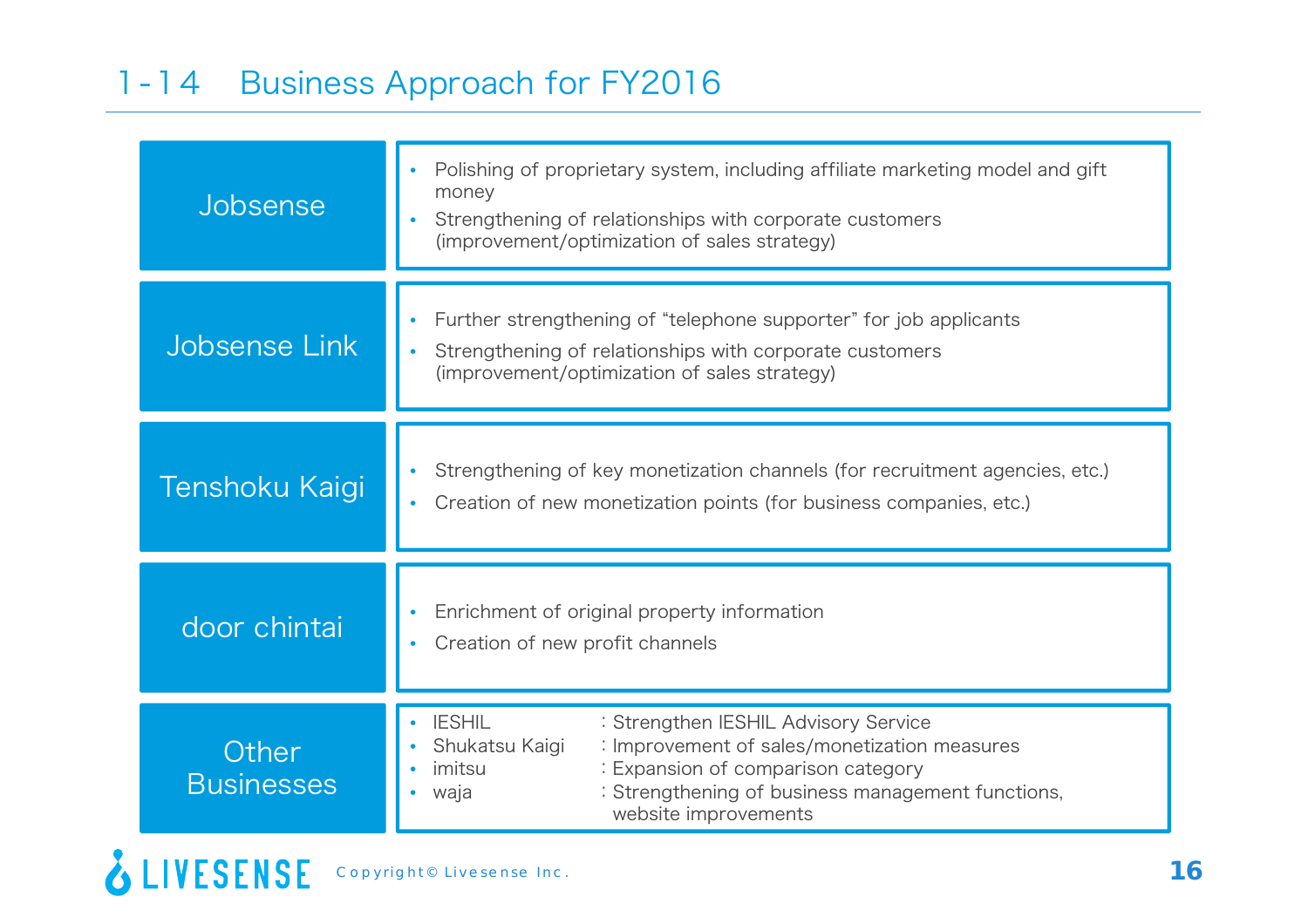## 2-1 IESHIL(β ver) - Advisory Service

- IESHIL advisory service launched to provide free advice to users considering real estate purchases and sales from a neutral standpoint (Feb 18, 2016).
- Monetization channel based on sending customers to real estate partner companies and concluding purchasing contracts.

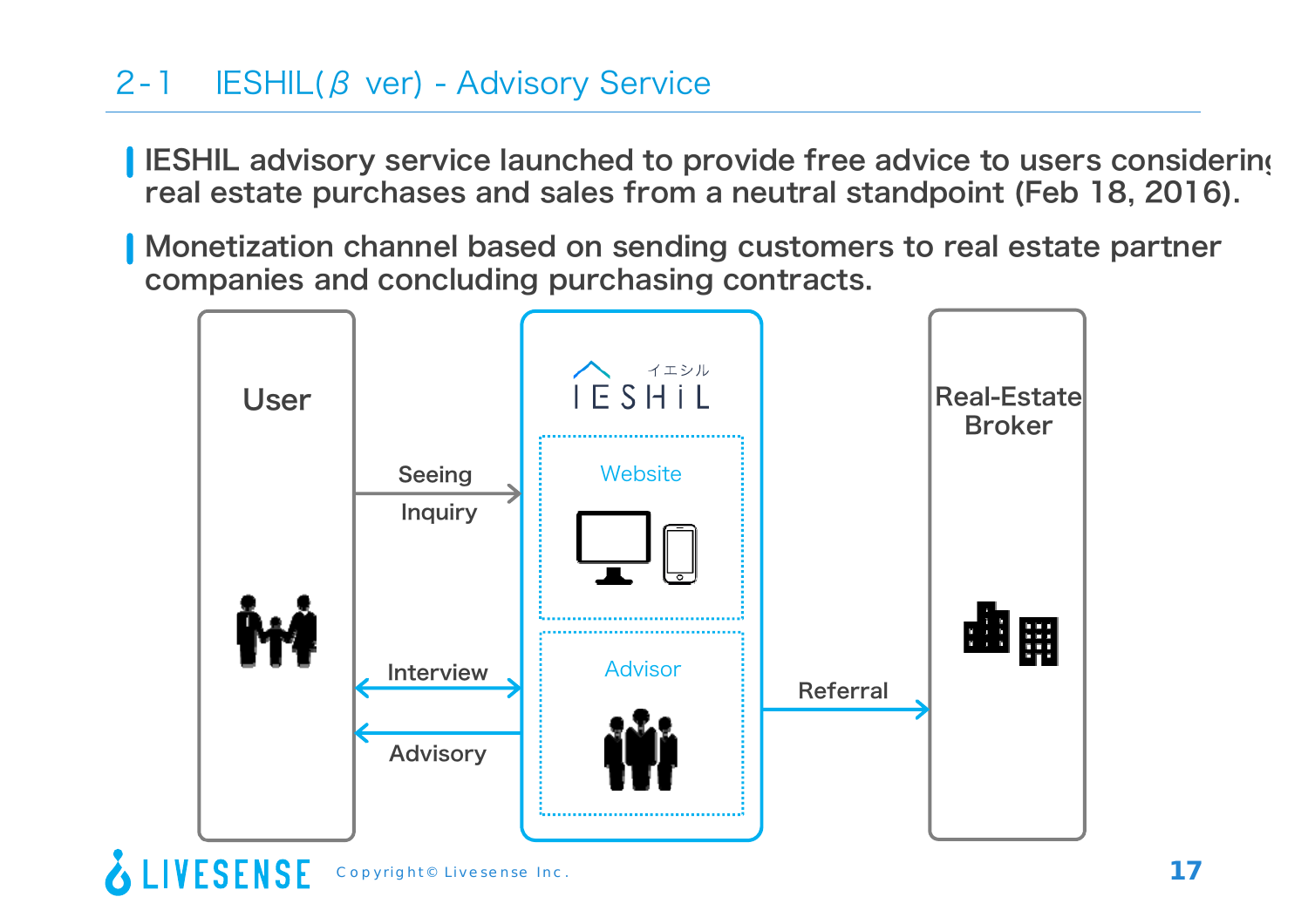### 2-2 Tenshoku Draft(β ver)

Tenshoku Draft β service for bidding on IT engineers based on their skills and experience launched

Seventeen IT companies participated in bidding on approx. 200 IT engineers that passed document screening stage in first draft



Site Image

https://job-draft.jp/

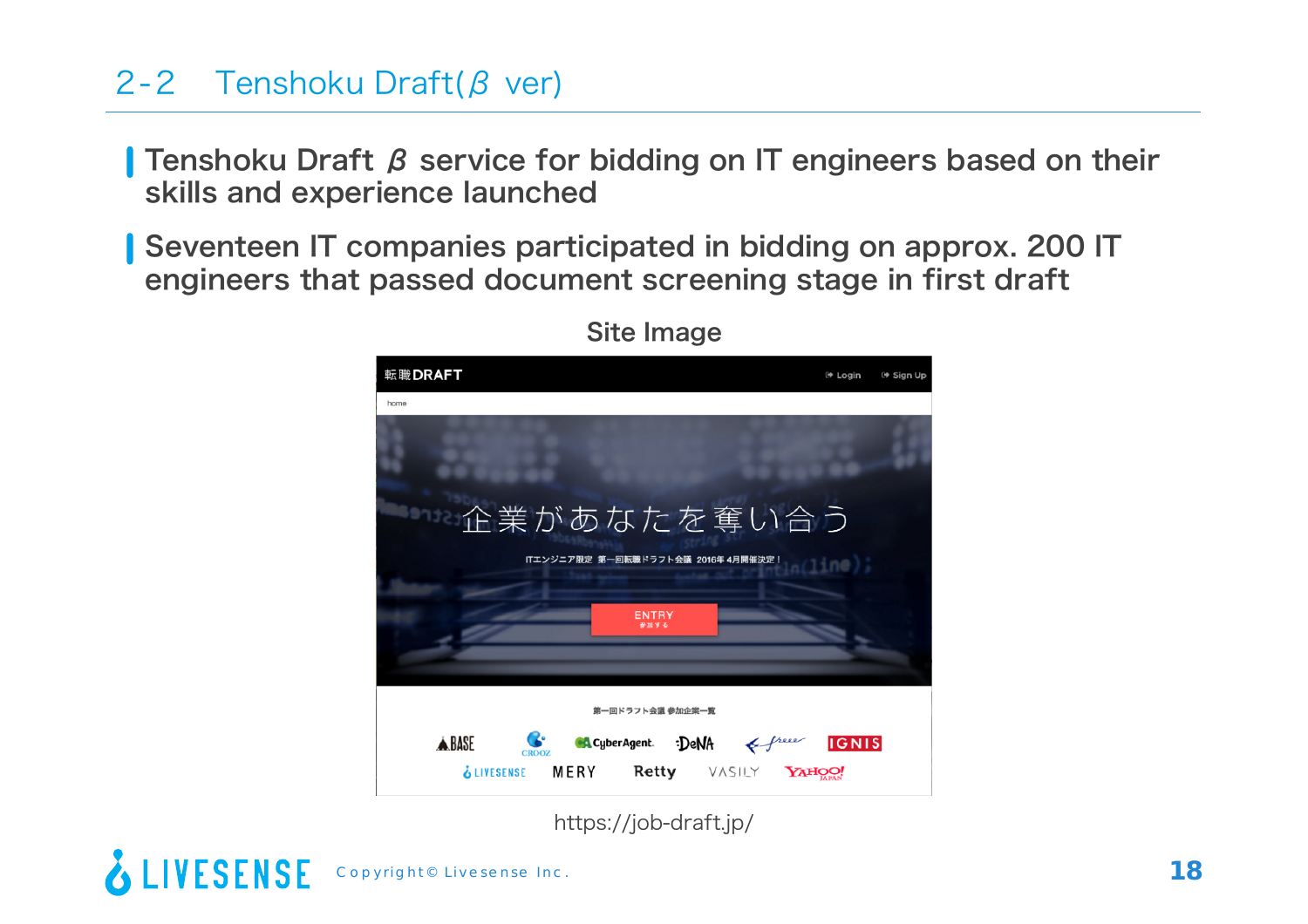### 3-1 Balance Sheet Statement

|                                     | (Unit: Millions of JPY) |              |          |
|-------------------------------------|-------------------------|--------------|----------|
|                                     | 1Q/15                   | <b>1Q/16</b> | YoY      |
| <b>Current assets</b>               | 2,995                   | 2,957        | $-1.3%$  |
| <b>Cash and deposits</b>            | 2,320                   | 2,130        | $-8.2%$  |
| <b>Accounts receivable</b>          | 503                     | 612          | 21.7%    |
| <b>Fixed assets</b>                 | 441                     | 862          | 95.5%    |
| <b>Tangible fixed assets</b>        | 113                     | 136          | 20.4%    |
| Intangible fixed assets             | 21                      | 427          | 1,036.1% |
| <b>Investments and other assets</b> | 307                     | 299          | $-2.6%$  |
| <b>Total assets</b>                 | 3,436                   | 3,819        | 11.1%    |
| <b>Current liabilities</b>          | 433                     | 617          | 42.5%    |
| <b>Accounts payable</b>             | 313                     | 228          | $-27.2%$ |
| <b>Reserve for bonuses</b>          | 15                      | 41           | 173.3%   |
| <b>Fixed liabilities</b>            | Ω                       | 3            |          |
| <b>Total liabilities</b>            | 433                     | 621          | 43.4%    |
| <b>Shareholders' equity</b>         | 2,974                   | 3,165        | 6.4%     |
| Capital                             | 228                     | 232          | 1.8%     |
| <b>Capital reserve</b>              | 213                     | 220          | 3.3%     |
| <b>Accumulated earnings</b>         | 2,533                   | 2,713        | 7.1%     |
| <b>Stock warrants</b>               | 19                      | 13           | $-31.6%$ |
| <b>Total net assets</b>             | 3,003                   | 3,198        | 6.5%     |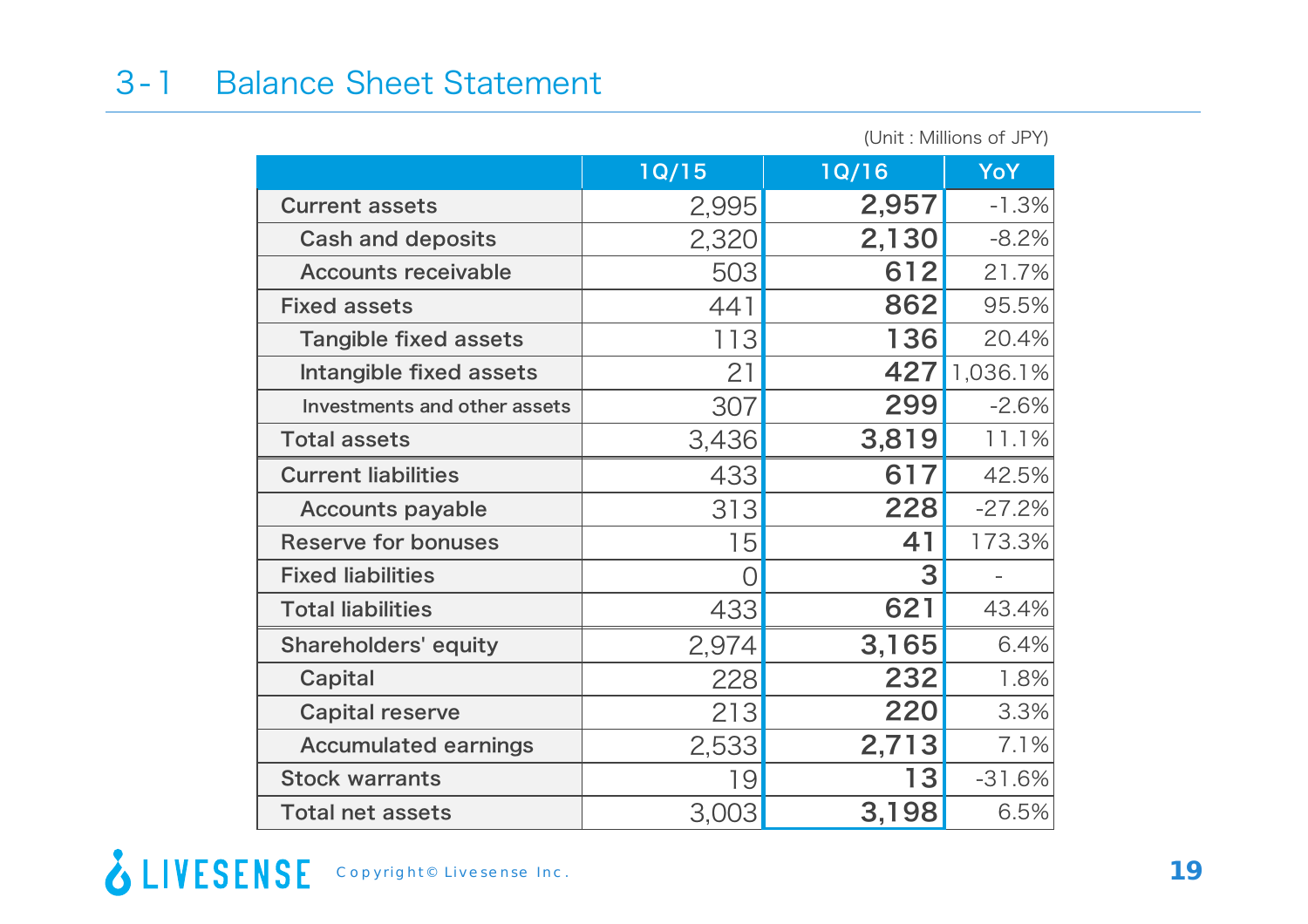## 3-2 Record of Recent Major Publicity Events

| 2016.03.09 | CNET Japan                     |
|------------|--------------------------------|
| 2016.03.07 | Mainichi Shimbun               |
| 2016.02.29 | Nihon Keizai Shimbun E Version |
| 2016.02.25 | Forbes                         |
| 2016.02.25 | Nikkei Sangyo Shimbun          |
| 2016.02.22 | Shukan Jutaku Shimbun          |
| 2016.02.18 | Nikkei Sangyo Shimbun          |
| 2016.02.08 | Nikkei Business Online         |
| 2016.02.05 | Fuji TV                        |
| 2016.01.20 | Nikkei BP                      |
| 2016.01.19 | FBS Fukuoka                    |
| 2016.01.18 | Shukan Jutaku Shimbun          |
| 2016.01.18 | Nikkei Business                |
| 2016.01.09 | THE21 Jan. issue               |
| 2015.12.25 | Sankei Shimbun                 |
| 2015.12.18 | SoftwareDesign Jan. issue      |
| 2015.12.03 | NEWS ZERO (Nihon TV)           |
| 2015.12.03 | N Sta(TBS)                     |
| 2015.11.27 | Fuji Sankei Business Eye       |
| 2015.11.14 | <b>AERA with Kids</b>          |
| 2015.11.09 | Shukan Jutaku Shimbun          |
| 2015.10.31 | Nihon Keizai Shimbun           |
| 2015.10.23 | CNET Japan                     |
| 2015.10.13 | Reform Sangyo Shimbun          |
| 2015.10.10 | THE21 Oct. issue               |
| 2015.10.10 | Nkkei Big Data                 |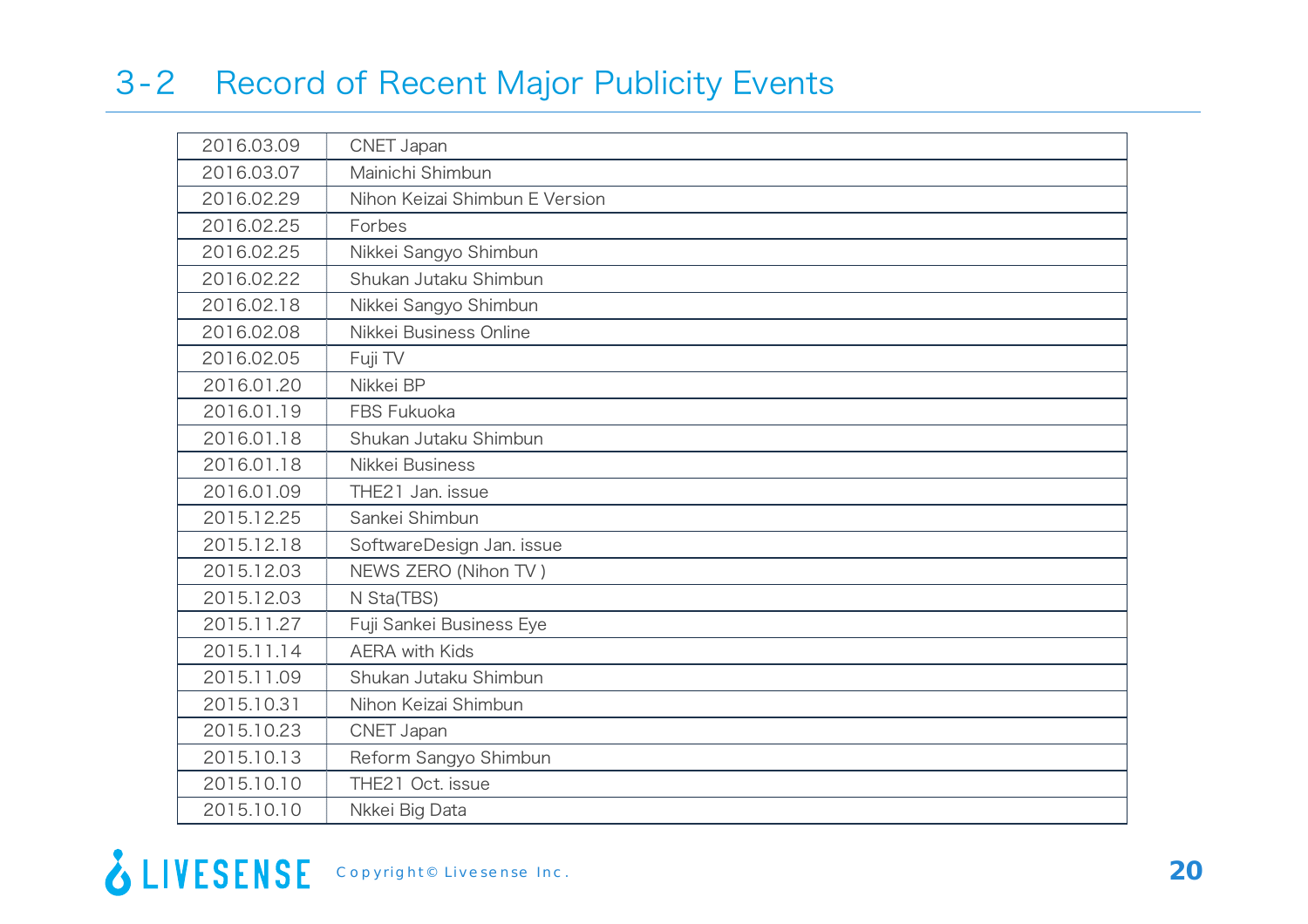| <b>Company Name</b>                               | Livesense Inc.                                                                                                                                                                                                                                                                         |
|---------------------------------------------------|----------------------------------------------------------------------------------------------------------------------------------------------------------------------------------------------------------------------------------------------------------------------------------------|
| <b>Business Objective</b>                         | Internet Media Management Business                                                                                                                                                                                                                                                     |
| <b>Address</b>                                    | 5th Floor, Shin-meguro Tokyu Building, 2-25-2 Kamiosaki,<br>Shinagawa-ku, Tokyo                                                                                                                                                                                                        |
| Established                                       | February 8, 2006                                                                                                                                                                                                                                                                       |
| President                                         | Taichi Murakami                                                                                                                                                                                                                                                                        |
| Management Team                                   | <b>Managing Director</b><br>Taichi Murakami<br>Daisuke Katsura<br>Shin Nakajima<br>Hiroyuki Honda (Outside Director)<br>$\bullet$<br><b>Statutory Auditors</b><br>Junichi Ehara<br>Mitsuru Ozaki (Outside Statutory Auditor)<br>Nao Yoshizawa (Outside Statutory Auditor)<br>$\bullet$ |
| Capital                                           | ¥232 million (As of March 31, 2016)                                                                                                                                                                                                                                                    |
| <b>Business Results</b><br>(FY2015, Consolidated) | Net Sales: ¥5,069 million, OP: ¥7 million                                                                                                                                                                                                                                              |
| Number of Employees<br>(Non-consolidated)         | Full-time: 211, Part-time & Temp.: 193 (As of March 31, 2016)                                                                                                                                                                                                                          |
| <b>Fiscal Term</b>                                | December                                                                                                                                                                                                                                                                               |
| Date listed                                       | October 1, 2012 (TSE 1st Section)<br>December 7, 2011 (TSE Mothers)                                                                                                                                                                                                                    |
| <b>Auditing Firm</b>                              | Deloitte Touche Tohmatsu LLC                                                                                                                                                                                                                                                           |